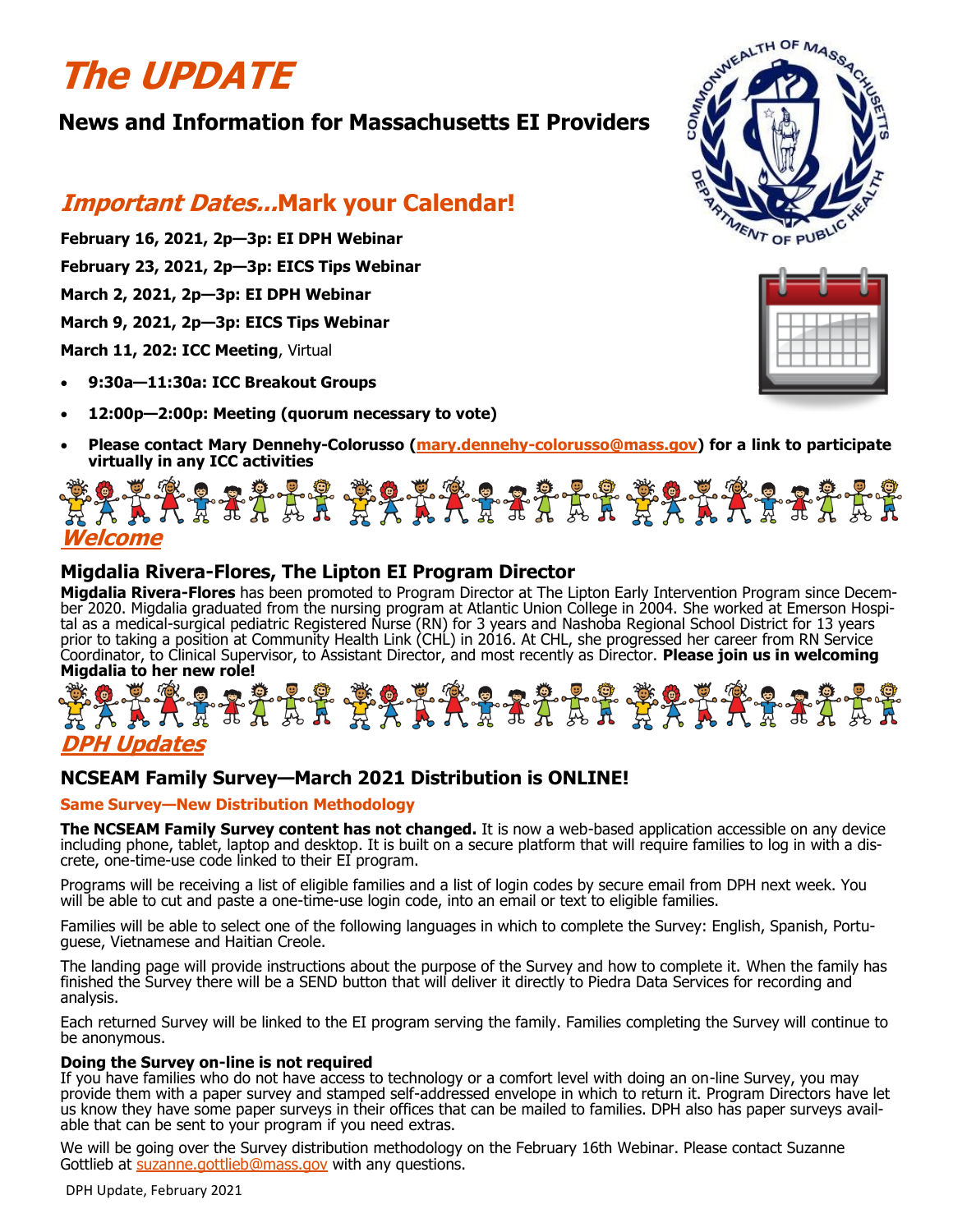## **Transition as Part of the IFSP**

#### **Is the transition part of the IFSP?**

A transition from Early Intervention (EI) will occur for every child receiving EI services. When it's time to plan for the child's discharge from an EI program, planning for transition occurs jointly with families as part of the IFSP (Individualized Family Service Plan). A transition plan reflects the individualized activities necessary to ensure smooth transitions for children and families exiting from EI services. Each infant or toddler exiting EI services will have a transition plan developed as part of his/her IFSP. Transition plans are developed in concurrence with the family and individualized based on the family's interests. Transition plans will identify the steps, services, supports, timelines and the person(s) responsible for ensuring that transition activities occur.

#### **How do we know if the meeting should be done as part of an IFSP meeting or not?**

As our Operational Standards tells us, the transition plan will identify timelines and the person(s) responsible for ensuring that transition activities occur and should be guided by family interests. Meetings to prepare for transition out of EI might include…

- Review the child's services and development
- Discuss possible options for supports and services once the child exits Early Intervention
- Establish or review transition activities.

The IFSP transition plan is complete when the activities (steps) or services that the IFSP team determines necessary to support the smooth transition of the child out of Early Intervention are documented on the appropriate pages of the IFSP.

#### **How do we document transitions activities in the EI Client System (EICS)?**

If you have specific questions about documenting transition activities in EICS, please contact your Regional Specialist.

#### **Documentation Guidance Progress Notes: A Resource for Programs**

Programs have reached out to DPH asking for clarification in what is required to be in a record, and how detailed it should be. They are finding that staff sometime put in sensitive information about a family. We understand that staff are working so hard at learning EICS that sometimes they are just forgetting simple clinical things they know such as being careful about documentation. For example: a staff writes in the record about a mother's recent diagnosis on a progress note but it is not something that the family has said is ok to put in the child's record.

In 2014 DPH developed a Guidance document on documentation in progress notes that has been released a few times over the years in issues of The Update. We recently updated it.

[This document](https://files.constantcontact.com/dafff9ae001/e20d29c2-1901-4770-8c7d-08b654be418f.pdf) details requirements stated in the Early Intervention Operational Standards (EIOS) as well as tips for writing good quality notes that can be easily understood by families. It also includes guidance on who the audience can be for progress notes and things to think about when writing content.

The document can be used in training staff or provided for staff as a reference if they have questions about documentation. Programs are also encouraged to consult with their legal department when they are faced with individual situations as to how detailed documentation should be.

This information pertains to if you are capturing the whole progress note in the record in EICS or are documenting the narrative of the progress note in another location such as paper or an alternative electronic medical record. There is also helpful information about documenting sensitive information that can be generalized to other parts of the client record.

#### **Happy 30th Birthday, EIPLP!**

Please join us in wishing the Early Intervention Parent Leadership Project (EIPLP) a Happy 30th Birthday!

30 years of supporting family leadership and the family voice at the table; supporting parents and caregivers by promoting lifetime advocacy, leadership skills and subjectmatter knowledge.

Be on the look out for opportunities to celebrate on our social media!

**EARLY INTERVENTION PARENT LEADERSHIP PROJECT** 





#### **Identifying a Parent Contact—Opportunity to Attend FCSN VOC 2021**

The Early Intervention Parent Leadership Project (EIPLP) provides opportunities to Parent Contacts that they may not otherwise know about or have access to. We are pleased to be supporting **up to 20 Parent Contacts** to attend the Federation for Children with Special Needs (FCSN), **Visions of Community (VOC) 2021** virtual conference on **Satur**day, March 6, 2021, with sessions leading up to it. The EIPLP has reached out to the Parent Contacts we have on file. If you haven't identified a Parent Contact or if your Parent Contact has changed, please email us at [eiplp@live.com](mailto:eiplp@live.com) to update us.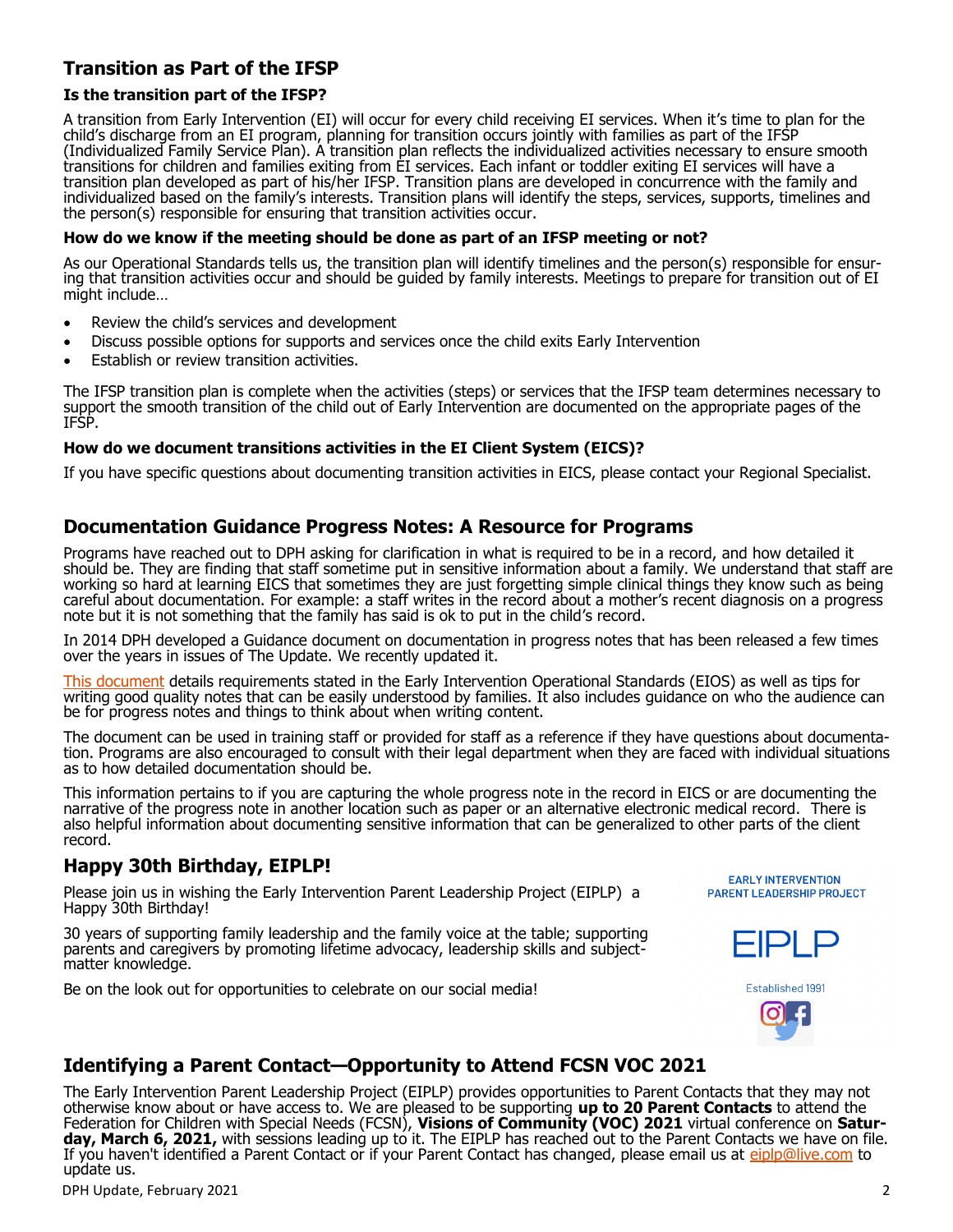#### **Finding Your Footing (FYF): Using Your Family's Experience to Inform System Change**

On Saturday, January 30, 2021, the EIPLP virtually celebrated the graduation of our first cohort of families that participated in the FYF. Please join us in congratulating Allison, Casandra, Crissy, Heather, Karen, Jack, Jen, Jennifer, Johanna, Marie, Pamela, Stefanie, Stephanie, Vicki ...our parent leaders extraordinaire!



## \*\*\*\*\*\*\*\*\*\*\*\*\*\*\*\*\*\*\*\*\*\*\* **Data Manager Update**

## **2021 Annual Family Income Grid**

 $\blacksquare$  on the Fly

A family's annual income is required by DPH to be collected and is reported by having the family use the Annual Gross Family Income grid. This grid is a tool used by clinicians to collect and report income in a more anonymous and less uncomfortable way for both the family and the clinician. The [2021 Annual Family Income Grid](https://files.constantcontact.com/dafff9ae001/f685d5a7-b63d-4bfc-ab4c-d45af4484a31.pdf) is now available and is included as an attachment to this document. The EI Client System will be updated with the new grid on February 22nd. Clinicians should use the 2020 grid for all initial appointments through 2/21/21 and then begin using the [2021 Annual](https://files.constantcontact.com/dafff9ae001/f685d5a7-b63d-4bfc-ab4c-d45af4484a31.pdf)  [Family Income Grid](https://files.constantcontact.com/dafff9ae001/f685d5a7-b63d-4bfc-ab4c-d45af4484a31.pdf) for all initial appointments that occur on or after 2/22/21.





They are always available at [https://eionthefly.podbean.com/.](https://eionthefly.podbean.com/)

This podcast is a collaborative effort of the Massachusetts Department of Public Health and the Virginia Department of Behavioral Health and Developmental Services (through a contract with the Partnership for People with Disabilities/VCU).

#### **Series 1**

[Episode 1: What is Functional Assessment and Why Does it Matter?](https://eionthefly.podbean.com/e/episode-1-what-is-functional-assessment-and-why-does-it-matter/) [Episode 2: Intentional Observation](https://eionthefly.podbean.com/e/episode-2-intentional-observation/) [Episode 3: Asking Meaningful Questions \(Emily](https://eionthefly.podbean.com/e/episode-3-asking-meaningful-questions/)'s personal favorite!) [Episode 4: Active Listening](https://eionthefly.podbean.com/e/episode-4-active-listening/) [Episode 5: Implicit Bias](https://eionthefly.podbean.com/e/episode-5-implicit-bias/) [Episode 6: Functional Assessment and the Initial IFSP](https://eionthefly.podbean.com/e/episode-6-functional-assessment-and-the-initial-ifsp/) [Episode 7: Ongoing Functional Assessment](https://eionthefly.podbean.com/e/episode-7-ongoing-functional-assessment/) [Episode 8: What Functional Assessment Means to Supervisors, Practitioners, and Families](https://eionthefly.podbean.com/e/episode-8-what-functional-assessment-means-to-supervisors-practitioners-and-families/) **Series 2** Episode 1[—Understanding the Team](https://eionthefly.podbean.com/e/episode-1-%e2%80%93-understanding-the-team-s-shared-purpose/)'s Shared Purpose Episode 2[—Sharing Common Tasks & Understanding Unique Roles among Team Members](https://eionthefly.podbean.com/e/series-2-episode-2-sharing-common-tasks-understanding-unique-roles-among-team-members/) Episode 3[—Valuing and Respecting Team Members](https://eionthefly.podbean.com/e/series-2-episode-3-valuing-and-respecting-team-members/) Episode 4[—Communicating Openly and Honestly](https://eionthefly.podbean.com/e/episode-4-communicating-openly-and-honestly/) **Downloaded 10,000 times! In all 50 US States and 18 Countries!**

DPH Update, February 2021 3

Episode 5[—Helping One Another Learn and Grow](https://eionthefly.podbean.com/e/series-2-episode-5-helping-one-another-learn-and-grow/)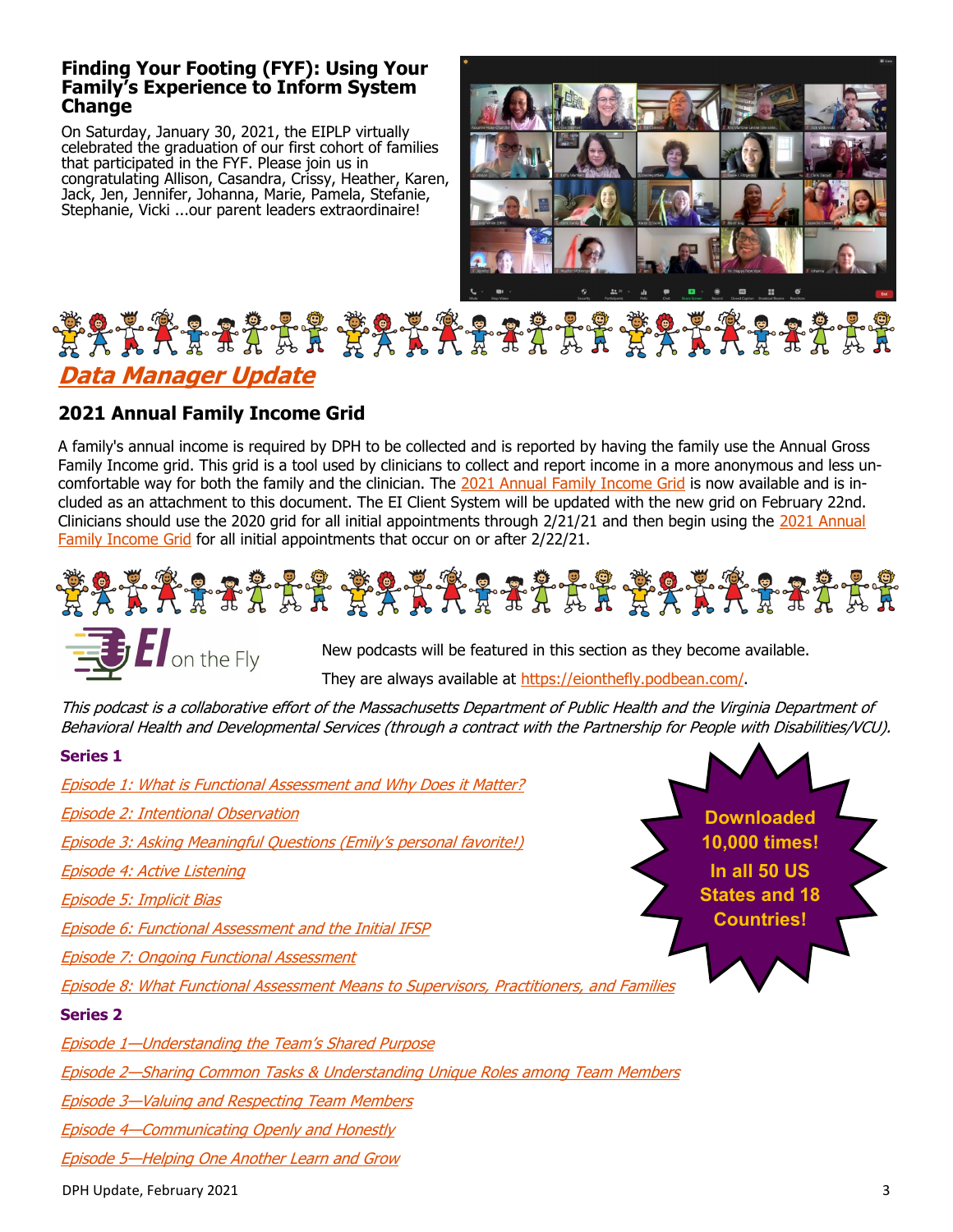

## **Resources & Events**

### **12-month Reflective Consultation Opportunity**

MassAIMH and MSPCC are very pleased to announce a **12-month Reflective Consultation opportunity** comprised of web-based group reflection experience with an Endorsed®/vetted practitioner, with built-in support throughout the process. Timeline of offering: March 2021 to March 2022

Four specific groups offered with 6 participants/ group:

- Group 1: Spanish speaking group
- Group 2 and 3: A mixed group of direct care staff and supervisors in various fields who are in a role of supporting others, however do not have access to reflective consultation at their workplace\*
- Group 4: Individuals who have never had access to reflective consultation; example individuals working in policy, administration, etc.



Interested? Click H

**Who can join:** The program is designed for anyone doing Infant and Early Childhood Mental Health promotion or prevention work– including, but not limited to, staff working in the following sectors:

| Home Visiting                  | Early Care and Education  | Head Start and Early Head Start |
|--------------------------------|---------------------------|---------------------------------|
| Child Welfare                  | Early Intervention        | Child Development               |
| <b>Family and Peer Support</b> | Policy and Administration | Pediatrics                      |

More details in attached flyer or at [https://massaimh.org/reflective](https://massaimh.org/reflective-supervision/reflective-consultation-offering/)-supervision/reflective-consultation-offering/

Deadline for registration: **February 19th, 2021** 

This project is made possible with support and funding from Boston Children's Hospital Office of Community Health.

Please share [this flyer](https://massaimh.org/reflective-supervision/reflective-consultation-offering/) with providers in your network, specifically who are in the promotion and prevention scope of service in the infant and early childhood field.

#### **Save the Date: An e-Health Program to Support Parent Hearing Aid Management**

The traditional winter webinar hosted by the Universal Newborn Hearing Screening Program will occur on **March 18th**  at 12:00. Hopefully by then, it will look more like spring, but we'll stick with the name. We will be welcoming Dr. Karen Muñoz to present "An e-Health Program to Support Parent Hearing Aid Management".

Karen Muñoz is department head and a professor of audiology in the Department of Communicative Disorders and Deaf Education at Utah State University. Her research focuses on person-centered care in audiology, factors that influence patient/caregiver engagement in hearing treatment and developing interventions that support health behavior change for parents of young children who use amplification.

A link to register will be provided later, but mark your calendar! This webinar will be open to all, so please share with colleagues.

#### **Massachusetts Family Sign Language Program is still here!**

Northern Essex Community College continues to provide classes, to families who have a child who is D/deaf or hard of hearing, remotely through the pandemic and will continue to do so until it is safe to resume in-person classes. While we are remote, our classes are once a week for 45 minutes. It's not the same as in-person, but many of our families and tutors are enjoying the opportunity to continue to learn and provide communication access in their homes. We currently have no waiting list, so families can start right away. Please continue to refer families that are interested in the program.

Email: [astevens@necc.mass.edu](mailto:astevens@necc.mass.edu)

Intake form: https://www.necc.mass.edu/wp-[content/uploads/programs/family](https://www.necc.mass.edu/wp-content/uploads/programs/family-sign-language-program/FSLP-intake4.pdf)-sign-language-program/FSLP-intake4.pdf Brochure: https://www.necc.mass.edu/wp-[content/uploads/programs/family](https://www.necc.mass.edu/wp-content/uploads/programs/family-sign-language-program/FSLP-brochure2.pdf)-sign-language-program/FSLP-brochure2.pdf